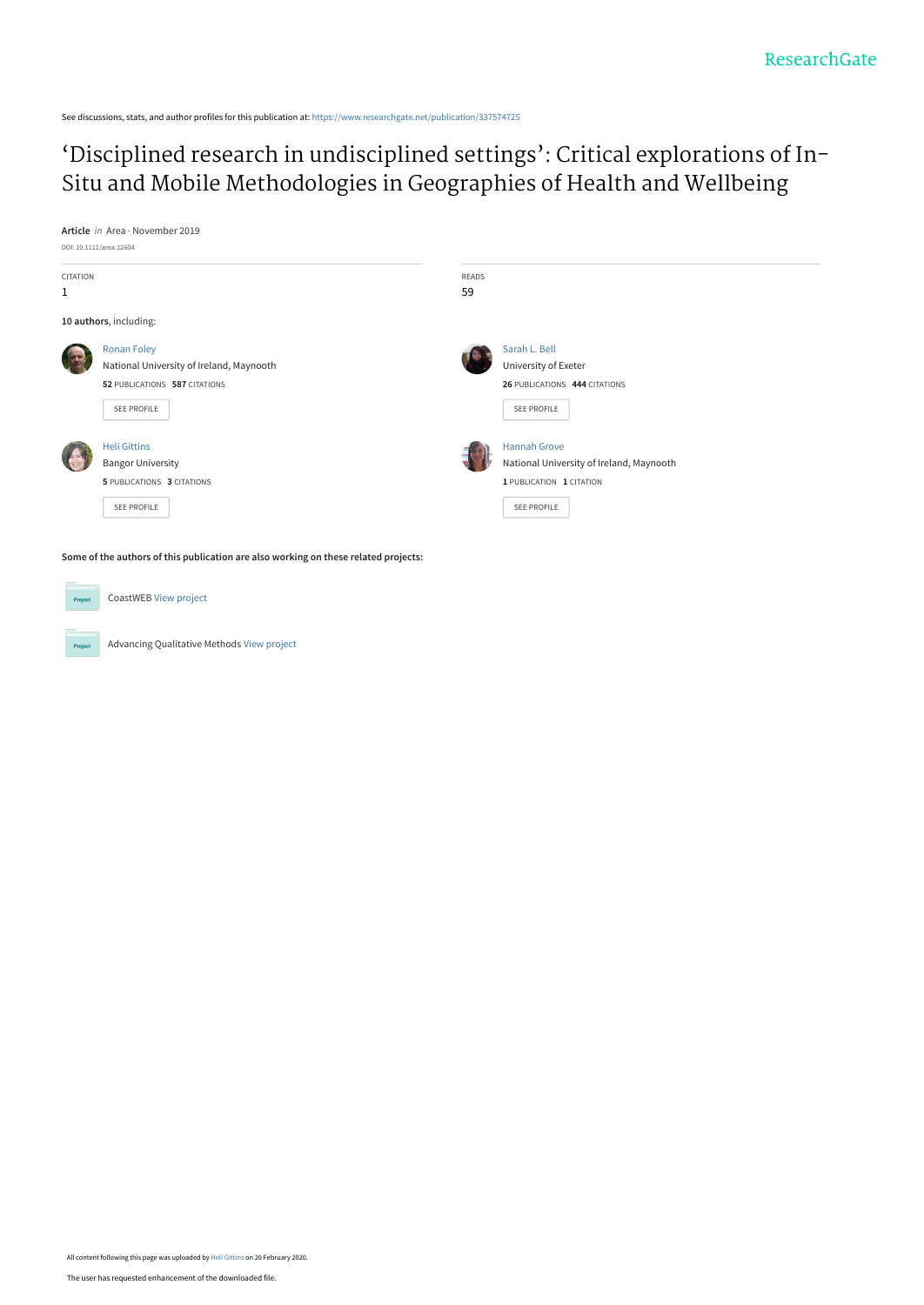DOI: 10.1111/area.12604

REGULAR PAPER



# "Disciplined research in undisciplined settings": Critical explorations of in situ and mobile methodologies in geographies of health and wellbeing

Ronan Foley<sup>1</sup>  $\odot$  | Sarah L. Bell<sup>2</sup>  $\odot$  | Heli Gittins<sup>3</sup> | Hannah Grove<sup>1</sup> | Alexandra Kaley<sup>4</sup> | Anna McLauchlan<sup>[5](https://orcid.org/0000-0002-1790-8619)</sup>  $\bullet$  | Tess Osborne<sup>6</sup>  $\bullet$  | Andrew Power<sup>7</sup>  $\bullet$  | Erin Roberts<sup>8</sup> | Merryn Thomas<sup>8</sup>

<sup>1</sup>Department of Geography, Maynooth University, Maynooth, Ireland

2 European Centre for Environmental and Human Health, University of Exeter Medical School, Knowledge Spa, Royal Cornwall Hospital, Truro, UK

3 School of Natural Sciences, Bangor University, Gwynedd, UK

4 Division of Health Research, University of Lancaster, Bailrigg, Lancaster, UK

5 University of Strathclyde, Glasgow, UK

6 Faculty of Spatial Sciences, Department of Demography, University of Groningen, Groningen, NL, USA

<sup>7</sup>Department of Geography and Environmental Science, University of Southampton, Southampton, UK

8 School of Psychology, Cardiff University, Cardiff, Wales

Correspondence Ronan Foley Email: [Ronan.foley@mu.ie](mailto:)

#### Funding information

Natural Environment Research Council; Economic and Social Research Council; Biotechnology and Biological Sciences Research Council; Arts and Humanities Research Council; Department for Environment, Food and Rural Affairs; Woodland Trust

[Correction added on 07 February 2020 after first publication: the fifth author's affiliation has been corrected in this version.]

In situ and mobile methodologies are increasingly popular within research into diverse geographies of health and wellbeing. These methodologies include datagathering techniques and modes of analysis carried out with research participants as they experience and move through settings with the potential to shape both momentary and longer‐term experiences of health and wellbeing. This methodological development is both a response to and reflection of wider methodological and theoretical thinking across human geography, especially in relation to mobilities, performative, co-productive, and active ways to access and produce knowledge. In addition, the past few decades have seen increased access to geo-spatial technologies and tools to both locate and record experiential place-based knowledge. Such methods are capable of producing important new knowledge concerning the emergence (or foreclosing) of health and wellbeing in and through place, yet they are often perceived as "risky," drawing researchers out of their traditional researcher‐controlled environments. Based on discussions developed during and since a July 2018 in situ and mobile methods workshop, this paper discusses the benefits of negotiating the (at times) somewhat messy and unpredictable research encounters that can unfold through such methods. It incorporates examples from recent and ongoing doctoral and post‐doctoral research in health and wellbeing using out *situ* (in *situ* outdoors) methodological approaches in Britain and Ireland – including go‐along interviews, video ethnography, elicitation, and biosensing. Three core themes are presented, concerning the value of mobile and in situ methods in: (1) supporting an ethic of care; (2) attending to more-than-human dynamics of health and wellbeing; and (3) integrating matter and meaning in contemporary efforts to understand how health and wellbeing unfold and accrete in and through place.

#### **KEYWORDS**

health, in situ research, mobile methodologies, technologies, wellbeing

The information, practices and views in this article are those of the author(s) and do not necessarily reflect the opinion of the Royal Geographical Society (with IBG). © 2019 Royal Geographical Society (with the Institute of British Geographers).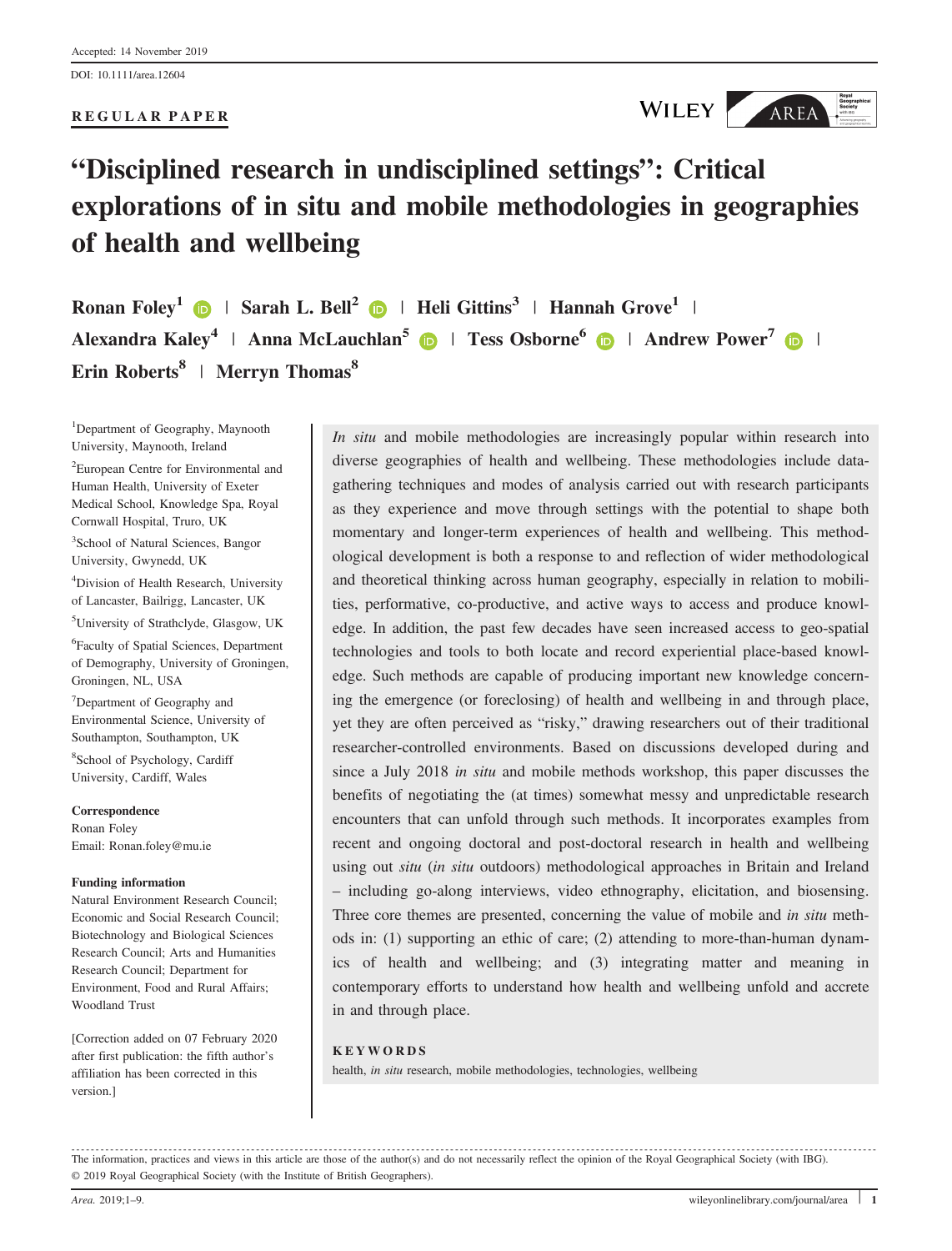## 1 | INTRODUCTION

Recent research in the geographies of health and wellbeing draws from a wide range of *in situ* and mobile methodologies (Carpiano, 2009; Finlay & Bowman, 2017). These methodologies refer to data‐gathering techniques and modes of analysis carried out with research participants as they experience and move through settings that form the context of the research question together (e.g., a walk through a woodland when examining experiences of health within "green space"). They include varied technologies and techniques that have been developed and applied across diverse, generally outdoor, settings including geo-narratives, walk/run/bike/swim-along interviews, and mobile and video ethnographies (Bell et al., 2015; Jones et al., 2008; lisahunter, 2018; Spinney, 2011). Such methodological developments reflect wider methodological and theoretical thinking across human geography, especially relating to mobilities and performative and co-productive ways to access and produce knowledge (Evans & Jones, 2011; Hein et al., 2008; Spinney, 2015).

Mobile and *in situ* methods hold particular appeal within geographies of health and wellbeing through enabling researchers to engage with embodiment and emotion at diverse temporal scales; from momentary more-than-human encounters in the "field" opening up new bodily capacities to feel and act (Gorman, 2019), to more repetitive emplaced practices that become imbricated within therapeutic accretion over time (Foley, 2017). Through being with participants – in person, or remotely through growing access to geo-spatial technologies and tools – researchers can begin to understand the significance (to health, wellbeing, impairment, and illness) of diverse patterns of movement and pause, sociality and solitude in place (Bell et al., 2015), alongside embodied, emotional, and physical transformations that unfold as people transition through the networked spaces and places that constitute everyday life (de Leeuw et al., 2018).

The experience of using such *in situ* and mobile methods, and their effectiveness in specific settings and with specific participants, has produced a valuable base of researcher experience for new and emerging researchers in the field to draw on (Bell et al., 2015; Kaley et al., 2018; Osborne & Jones, 2017). These methods are capable of producing important new knowledge concerning the emergence (or foreclosing) of health and wellbeing in and through place. Yet the logistical and ethical implications of embarking on such – at times, messy and unpredictable – forms of research are rarely reported (Brown & Durrheim, 2009; Latham, 2003; Simpson, 2011). As noted by Adams‐Hutcheson (2017, p. 90), in situ and mobile fieldwork typically unfolds in "contingent and dynamic open research environments" rather than more traditional researcher-controlled environments, such that unforeseeable challenges can develop quickly. The benefits of negotiating such uncertainty to gain deeper insights into experiences of health and wellbeing can be challenging to convey to traditional research ethics committees. Building on conversations initiated by Fuller et al. (2017) regarding ethical gaps in discussions about the use of geo‐located mobile sensing methods, this paper foregrounds the benefits of navigating the ethical and logistical challenges of using mobile and in *situ* methods within contemporary and future research in the geographies of health and wellbeing.

Informing this paper are a series of discussions that developed during an *in situ* and mobile methods workshop that was organised by the lead authors in London in July 2018. The workshop brought together a range of in situ methodologies used in health and wellbeing geographies, encouraging honest and open discussions about their effectiveness, the dilemmas emergent in their use, and how to negotiate these. Through a mix of early and mid-career researcher presentations, interactive discussion, and field trials of different technologies in a nearby parkland (including mobile applications, "Ramblr" and "Ubipix," and "E4 Empatica Wristband" biosensing technology), the workshop aimed to develop and share new knowledge on how best to utilise these methods to enhance robust and high‐quality research in the sub‐field.

Despite the primary focus on geographies of health and wellbeing, the workshop strongly emphasised inter-disciplinarity, including the notion of "undisciplined work" both in terms of its cross‐disciplinary ethos and also the fundamental opportunities of working "out situ" (in situ outside; Kusenbach, 2003). The openness and potential of such work was identified, alongside more critical questions of rigour and methodological robustness. We acknowledge that in situ methodologies have well‐established ethnographic and qualitative research foundations across a range of subjects and sub‐disciplines, especially anthropology, mobilities, gender studies, and wider critical health geographies (Finlay & Bowman, 2017; Parr, 2004; Paterson & Glass, 2018). What we suggest as novel is the opportunity to more closely examine the experiential and ethical implications and potentials of using such research methods within geographies of health and wellbeing, incorporating new and more routinely available technologies and tools in an increasingly digital and connected age. To do so, we focus on three core themes that permeated the workshop discussions, concerning the value of mobile and in situ methods in: (1) supporting an ethic of care; (2) attending to more-than-human dynamics of health and wellbeing; and (3) integrating matter and meaning to understand how health and wellbeing unfold and accrete in and through place.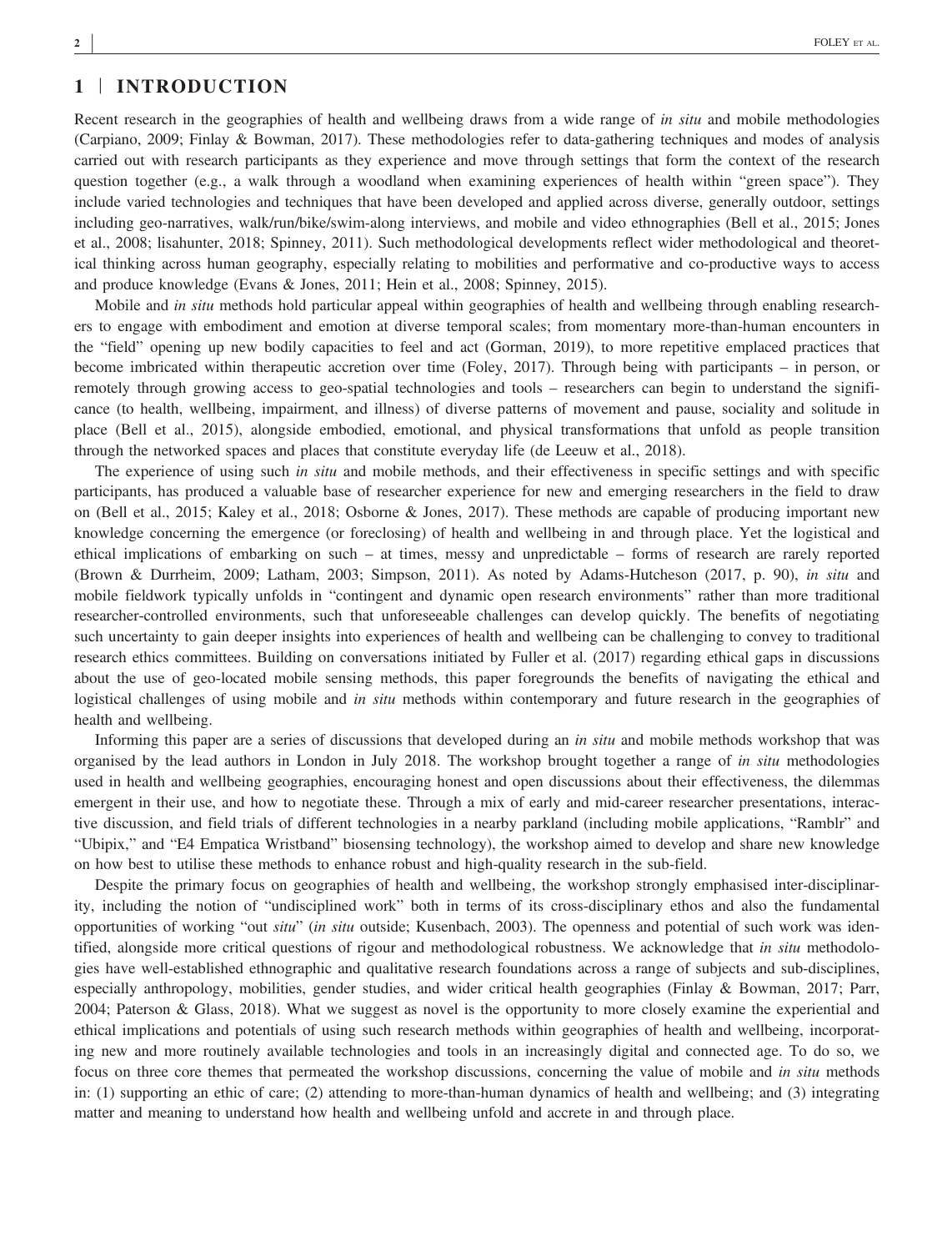# 2 | SUPPORTING AN ETHIC OF CARE

Given the remit of this type of "in/out *situ*" research – outdoors in public settings, often incorporating expensive equipment, and sometimes explicitly designed to work with, and support the voices of, more marginalised communities – it is important to acknowledge ethical tensions and values that can surface in its use. When faced with mobile and in situ research proposals, university research ethics committees often raise the safety implications of stepping out of traditional researcher‐ controlled environments (Adams-Hutcheson, 2017). Beyond efforts to establish "buddying" systems of reporting when entering/leaving the field, or carrying precautionary alarms, there are broader questions around risk and responsibility to consider. When in an environment that is unfamiliar to the researcher, to what extent is the researcher responsible for the safety of the participant, and at what point does this responsibility end? How can in situ and mobile methods work best for both parties to elucidate emergent aspects of participant health and wellbeing?

Research into the geographies of health and wellbeing is often underpinned by an ethic of care, "a guiding principle that all relational practices should be done in a more *care-full* way" (Power, 2018, p. 166, original emphasis). This principle extends to practices of mobile and in situ research. Ensuring safety and minimising risk needs to be continually negotiated with all people present within in/out *situ* research. This emerged in our workshop when discussing go-along interviews conducted with older adults in Dublin. The research aimed to explore how older people interact with their local environments, and to identify everyday barriers and enablers to "ageing well" in place. Embarking on such research required a shared understanding between researcher and participant that neither would place the other in any situation that might make them feel uncomfortable, emotionally, physically, or socially (Macpherson, 2016). For older adults in this study, it was important to respect participant boundaries in terms of physical strength, fitness, and embodied dispositions. Open discussions were required to ensure participants did not feel obligated to push themselves too far for the sake of the research, and to develop appropriate strategies regarding how to respond should the participant fall or become unwell during the interview. Such tensions are always at the heart of an ethical review document, but are often hard to predict until active in the "out *situ*" field (Van Cauwenberg et al., 2012). Is it better (or more ethical) not to conduct this type of research with people whose risks may be higher (for example, where participants have mentioned specific health conditions), or does this do them a disservice? Should participants express a desire and confidence to take part, their exclusion risks undermining the integrity of the study, failing to recognise or account for detrimental dynamics of ageism and/or ableism (Blewett & Hanlon, 2016; Finlay & Bowman, 2017). Conversely, researchers should remain alert to the potential effects of endorphins from walking outdoors and recognise that a person's positive sense of wellbeing conveyed while walking may mask deeper feelings of anxiety that would be captured in a traditional interview (Macpherson, 2016). As noted by Adams‐Hutcheson (2017), ethical review boards perhaps need to move beyond discussions of what should be regulated, and who is or is not "able" to participate in such methods, to more pragmatic considerations of what can and cannot be regulated within more mobile, unpredictable research terrains, and what adaptations can be made to support meaningful participation regardless of one's embodied priorities and needs.

An ethic of care demands that researchers conduct and adapt their research in care-full ways, embracing "an expanded concept of listening as a form of attentive being-with and responding to a person in non-verbal (as well as verbal) ways" (Macpherson & Fox, 2016, p. 372). As highlighted by another workshop participant, in situ methods can offer important ways of "being with" individuals with learning disabilities (Kaley et al., 2018), who are often overlooked or "spoken for" as research participants through their distinctive communication styles and priorities (Macpherson & Fox, 2016). This workshop participant used participatory "out *situ*" visual methods and video ethnography to examine therapeutic spaces of care farming among adults with learning disabilities. While care is needed in the use of video – respecting people's preferences not to be viewed in this way – introducing participatory videoing activities in the context of long-term and trusting research relationships helped to foreground commonly overlooked non‐verbal, embodied, and gestural forms of communication, moving beyond the tendency of more traditional research methods to prioritise verbal expressions of experience. In attending to these broader experiential dimensions, this particular video ethnography was able to capture the flow of care farm encounters, fostering critical attention to the multisensory therapeutic possibilities that emerged and ebbed within fleeting experiential moments, as well as shifts in the overall touch or feel of each farm day. Such approaches may also open up opportunities to attend to more‐than‐human ethics of encounter, in this case perhaps using the video footage to observe the responses of non-human animals at the care farm to these interactions. As noted by Gorman, such encounters also "interrupt and disrupt animals' own health capacities and assemblages" (2019, p. 313). Without a more‐than‐human ethic of care, there is a risk of "elevating human experience, relegating non‐humans to a state of utility" (2019, p. 314).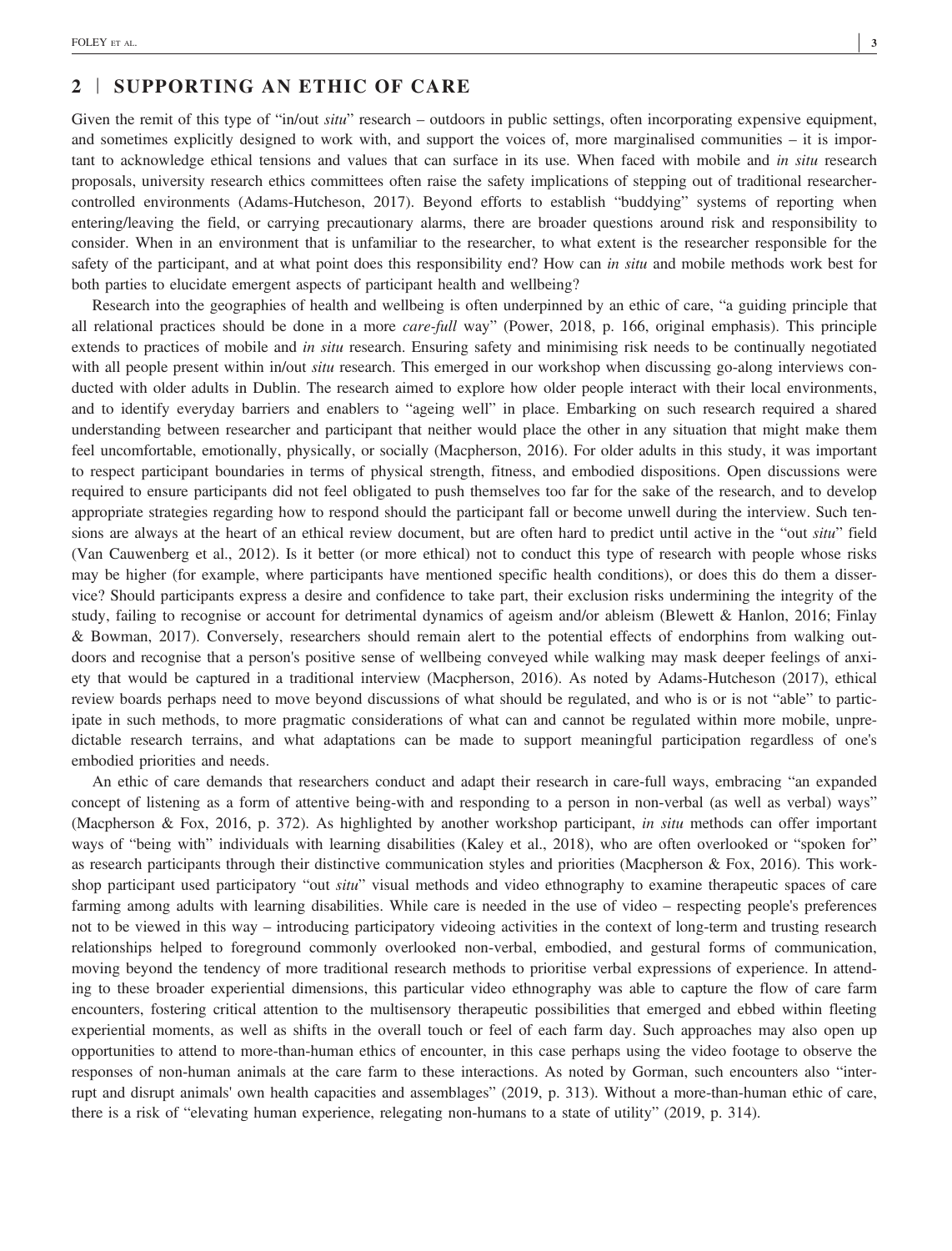### 3 | ATTENDING TO MORE-THAN-HUMAN QUALITIES OF ENCOUNTER

Reflecting the broader relational turn occurring within and beyond human geography, there has been a shift within the geographies of health and wellbeing from conceptualising health and illness as properties or "characteristics of specific human bodies or populations" (Andrews & Duff, 2019, p. 125), instead recognising health, wellbeing, illness, and disability as dynamic, emergent expressions of specific more-than-human relational configurations (Bell et al., 2019; Hall & Wilton, 2017). In seeking to place myriad non‐human, non‐organic entities alongside humans in the co‐constitution of health and wellbeing, researchers are increasingly looking to methods that help to understand what is happening in situ, what arrives or leaves to contribute to health and wellbeing, and in what ways (Andrews & Duff, 2019). Mobile and in situ methods offer one avenue for exploring these questions, encouraging a focus on "how interactions between human and nonhuman actors matter in the moment they are produced rather than contending with their symbolic meaning per se" (Coen et al., 2018, p. 558).

Attending to more-than-human relations in this way demands a broader approach to ethical accountability, an approach underpinned by a response-ability with, not for, others that "accounts for the ways that different phenomena come to matter as matter" (Springgay & Truman, 2019, p. 29). Negotiating and capturing such more-than-human mattering – events that often emerge as unanticipated distractions or punctuations in the research process – is therefore an important skillset to develop. Thompson and Reynolds (2018) suggest that the disruptive qualities of go-along interviews – be they physical or discursive – can enhance our understandings of the complex contingent relations between place, practice, and health, from encountering participant acquaintances en route, to altering routes/schedules in response to myriad weather changes or recognising narrative inconsistencies and contradictions. Recognising the role of more-than-human entities in co-constituting (rather than necessarily disrupting) the research encounter, in situ and mobile methods have the potential to shift traditional ethical frameworks of health research beyond the human to the "more‐than‐human," where research awareness extends to the health of the broader environment and the flora and fauna within it.

The value and challenges of attending to these more-than-human actors were discussed by one workshop participant in the context of research exploring the influence of woodland activity programmes on participant wellbeing. Combining a range of methods – including longitudinal quantitative surveys, in situ participant focus groups ("*panad rownd* y tan," cuppas round the fire) and participant drawing exercises – the study examined influences supporting and/or compromising opportunities for local people to take part in such programmes. Both "delights" and challenges were identified in collecting data within open/uncontrollable woodland environments. While adverse weather, chit-chat, late arrivals, dogs, and passersby often distracted focus group participants, many of these "distractions" were also productive, acting as "micro‐events" that influenced both the course of discussion and participants' woodland experiences. Shared discussions were enriched by shifting woodland soundscapes, with participants observably more willing to open up in the presence of bird-song, highlighted as a beneficial co-sonic experience (Hall et al., 2008). These more-than-human contributions gave immediate and in-depth insight into how aspects of the programme had benefited participants, by providing affective uplift and specific mental health gains, including positive distractions from negative thoughts. The use of drawing exercises during the research helped re‐gather scattered attention (a key measure within environmental psychology) and bring participants' focus into a more reflective space, sharing individual and collective interpretations of their experiences on the programme and its broader influence on their day‐to‐day lives. Notably, those with mental health conditions indicated that situating the focus groups in the woods put them at relative ease, with the trees providing a screen when seeking anonymity, allowing for thoughtful silences and removing pressures to converse (Hall et al., 2008), while also offering a sense of spaciousness to get up and walk around when feeling anxious.

Moving from woodlands to seascapes, two workshop participants introduced a multi‐method qualitative project, exploring the "intangible" personal and cultural values held about the coast, and its perceived contribution to human health and wellbeing. Go-along interviews were conducted and adapted to the preferences and capabilities of each participant (Parent, 2016), including walk, cycle, trike, boat, and canoe‐alongs – modes of mobility that participants felt best reflected their everyday encounters with the coast. This modal diversity necessitated close attention to the more-than-human qualities of each research encounter, paying heed to the route chosen, the mode and pace of movement, and the roles of specific nonhuman entities – the weather, tide, terrain, the "feel" underfoot, and so on – in co-producing and guiding the interview discussions. Participants often remarked on features they encountered, such as birds and animals, boggy ground or dark clouds that temporarily blocked sunshine, prompting discussions of formative memories, or momentarily shifting their coastal experiences.

In attending to these more-than-human influences on the interview direction, the place of each interview was interpreted as a third interview participant, at times putting participants at ease through bringing place rather than participant into focus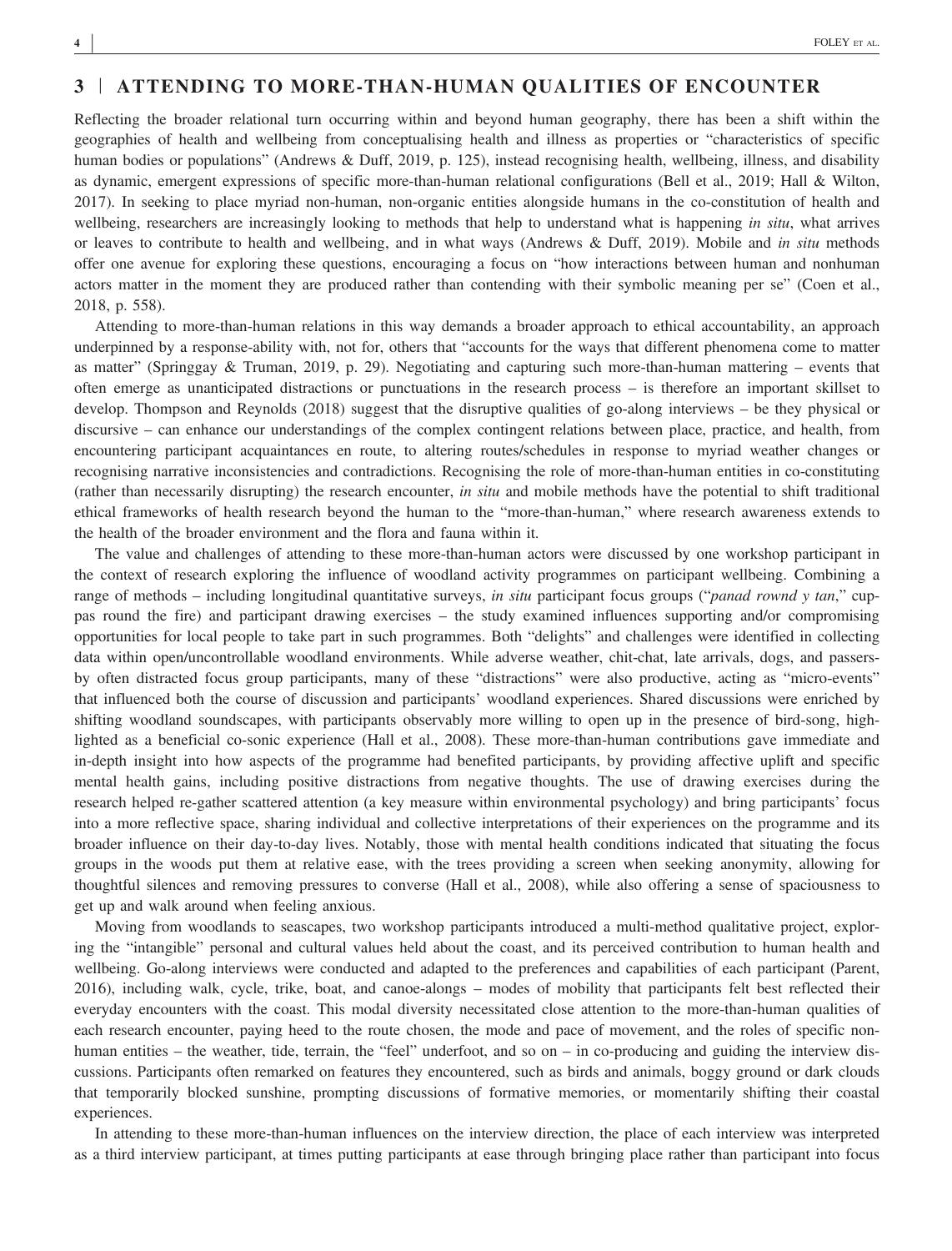(Van Cauwenberg et al., 2012), while also enacting agency on the research encounter in varied ways. "Place triggers" were an essential relational component of these mobile and in situ methodologies, allowing a fuller exploration of the intricate dynamics of people–place–wellbeing relationships across the study sites. In this way, in/out *situ* methodologies can be seen as part of a wider "material turn" in the geographies of health and wellbeing, raising important questions regarding the ways in which more-than-human encounters both punctuate and co-constitute the research process (Dowling et al., 2017), and how to remain responsive and accountable to such encounters throughout.

# 4 | INTEGRATING MATTER AND MEANING IN THE GEOGRAPHIES OF HEALTH AND WELLBEING

As noted by de Leeuw et al., traditional approaches for understanding and contextualising experiences of health and wellbeing in place "are often limited and not suited to capture a fleeting emotional experience, the unknowable, or a biological event that happens in the blink of an eye" (2018, p. 289). While people can talk about their health and wellbeing practices (Hitchings, 2012), certain experiences and fleeting sensations can be less "tellable" than the more "rehearsed" biographical stories commonly volunteered within traditional interview circumstances (Holton & Riley, 2014). The types of mobile and in situ methods shared by participants during our workshop highlighted a range of opportunities for augmenting narrative and discursive accounts of health and wellbeing with methods that "foreground encounters in the here and now" (de Leeuw et al., 2018, p. 324). They opened up new possibilities for discerning, expressing, and communicating diverse sensations, feelings, and emotions, and their implications for experiences of health and wellbeing.

An example shared during the workshop prompted an important discussion concerning the growing interest in the use of biosensing technology, in this case to measure somatic responses in relation to memory, emotion, and historic environments (Osborne, 2019; Osborne & Jones, 2017). Biosensing technologies record and measure the body's automatic reactions, such as galvanic skin responses and electrical activity of the brain. Research using biosensing technology is still in its infancy, but it is an opportune time to critically discuss what biosensing adds (Spinney, 2015) and how we can maximise its potential in health geographical research. Although traditionally used in disciplines such as psychology, neuroscience, and medicine, such approaches are increasingly being deployed within the social sciences (Aspinall et al., 2013; Chrisinger & King, 2018). Geographers, in particular, have expressed interest in the potential of these technologies to provide a digital representation of the intensity of affect at a pre‐conscious level (Spinney, 2015) that can be used in concert with more traditional mobile methods that speak to the quality of affect (such as mobile video ethnography and video-elicitation interviews). Such traces could be used to explore how and why different emotions unfold and resonate as people move through the different contexts and relational configurations of everyday life, and what this means for experiences of health and wellbeing over time. However, while biosensing can provide insights into individual-level psychophysiological responses, when used in isolation it can reduce the body to a series of numbers (Lupton, 2012), largely failing to recognise the body as complex, affective, and relational. This issue was tackled by our workshop participant through incorporating biosensing within a broader mixed methods approach (Osborne, 2019; Osborne & Jones, 2017), using the graphic outputs from the biosensor as an "embodied memory trigger" (Spinney, 2015, p. 240). The biosensing data (gathered using E4 Empatica Wristbands) was integrated with GoPro video footage, GIS mapping, and narrative methods (interviews and participant diaries). Data tracks were coordinated through time stamps and linked with a final carto‐elicitation interview phase. In essence, what was measured in the research was "inferred emotion" from associated somatic (bodily) reactions that were contextualised and co-interpreted with each research participant through the carto-elicitation interviews. Reflecting on longstanding debates about the use of mixed methods more broadly (Moran et al., 2011), references have been made to mixed methods research as "a Trojan horse for positivism" (Giddings & Grant, 2007), with the warning that "messiness occurs when researchers do not acknowledge their paradigmatic positioning" (2007, p. 58). Recognising this tension, any effort to use such mixed in situ and mobile methods – and the inferences drawn about matter, meaning, health, and wellbeing from the data generated – must be informed by clear and consistent researcher positionality statements.

# 5 | MOVING FORWARD WITH MOBILE AND "OUT SITU" METHODS: CRITICAL REFLECTIONS

With growing interest in health, place, and wellbeing as situated, emergent, and relational, research conducted in and beyond the geographies of health and wellbeing is increasingly looking to *in situ* and mobile methods that offer complementary insights into the diverse temporalities and spatialities of health, wellbeing, illness, and impairment (Andrews & Duff, 2019; Bell et al., 2019; Gorman, 2019; Hall & Wilton, 2017). As ever, "so what" questions rebound on such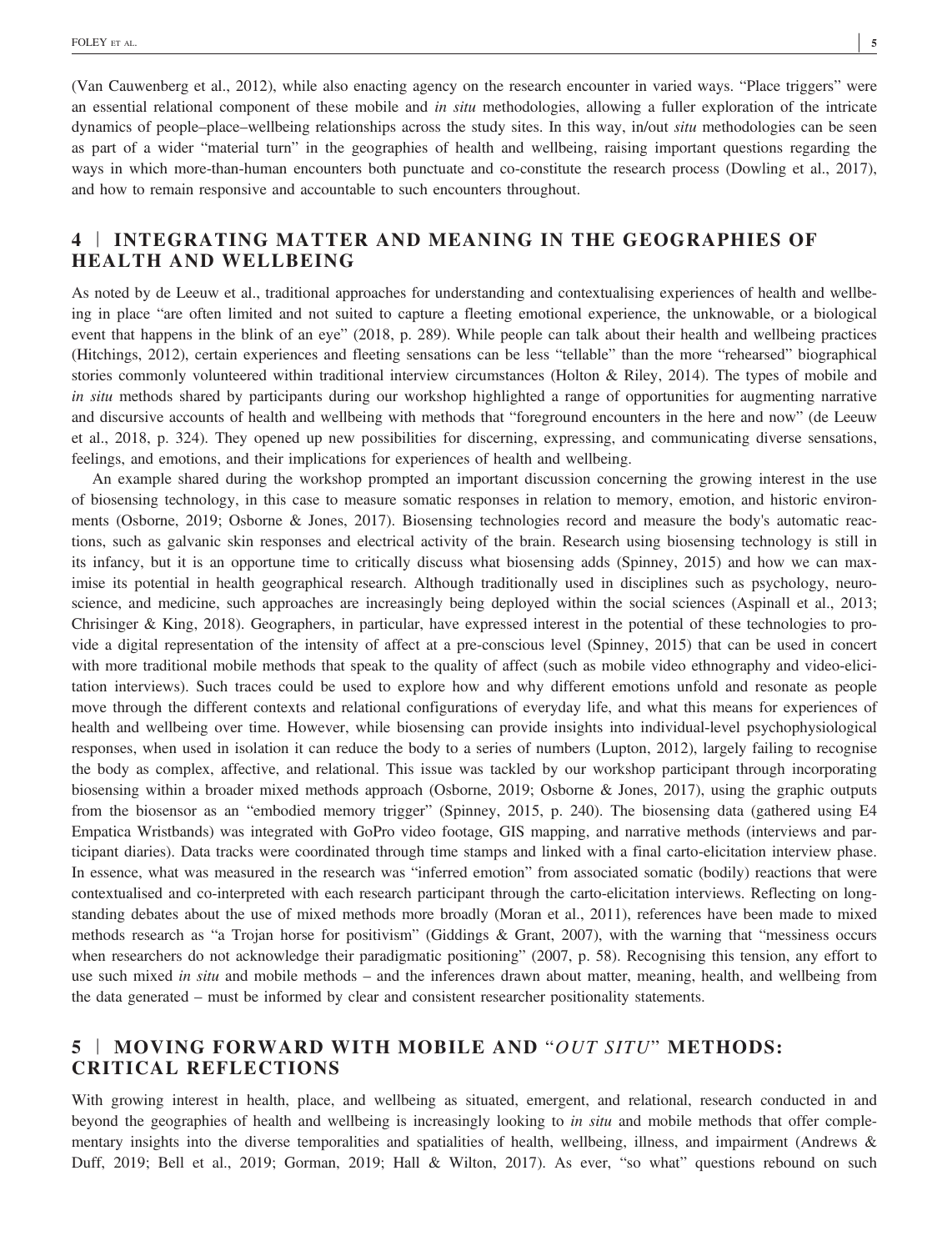methodologies: What do they add to established narrative descriptions of health and wellbeing? Why emphasise movement when equally interested in the health and wellbeing potential of stillness and quiescence, the moorings between mobilities (Spinney, 2015)? Are we compromising the reflective moments of fieldwork by privileging the fleeting/sensational/affective aspects? Are such approaches inclusive? This paper has sought to navigate some of these tensions, alongside the broader ethical challenges and opportunities raised by efforts to move beyond more traditional researcher-controlled environments and encounters.

In pursuing mobile and in situ methods, we might consider place to be a given, but is there a "why" of place? in situ methods may be particularly well situated to provide complementary insights concerning the "why of where." As presented in this paper, the place of the incidental/contingent as "event" is significant across these types of methods; generating interest in the "interview as event," and opportunities for capturing and working with the liveliness of more-than-human research encounters within otherwise somewhat static written transcripts/representations. In seeking to get closer to the complexity of experience and its ability to shape health and wellbeing, in situ research outdoors allows us to reflect more on both the obvious punctuations and the more subtle incidents that may unfold during the research, how the more-than-human co-constitutes the research process (Dowling et al., 2017) and how to engage with and attend to important non-verbal changes in embodied responses in/out *situ* and on the move (Brown & Durrheim, 2009). While never easy, research experiences recounted here suggest opportunities for embracing and working with such event-ualities, both for the benefit of the data and for shared safety and risk management within outdoor environments. With the rapidly developing interest in health and wellbeing research that combines active experiencing/emoting bodies, the co-measureability of both physiological and psychological responses was also identified as valuable in future policy development (Spinney, 2015). Equally, one cannot ignore logistics, the weather, or the costs of these types of approaches.

The act of talking while walking (or canoeing, jogging, swimming, wheeling, etc.) brings with it additional response abilities on the part of the researcher and underlines the importance of deeper accounts of ethics‐in‐practice (going beyond procedural ethics) to ensure the dignity and emotional wellbeing of both participant and researcher. It is also a relevant justification for the value of such methodologies that can be articulated in ethical reviews; equally something to consider when managing relationships with participants in the field. It is important to be realistic and honest about both the potentials and possible dangers of mobile methods; a critical awareness of issues emergent from ongoing research can only help new researchers moving into these methods. As noted by Warren (2017), the ethnic, gendered, and moral dimensions of the walking interview (and mobile methods more broadly) remain under-explored, as well as the able-bodied assumptions/misperceptions that sometimes underpin their use (Castrodale, 2018; Macpherson, 2016). How to manage issues of visibility matter here, where being seen somewhere or with someone prompts social concern or judgement – or more positively, when this acts to counter identity-limiting normative stereotypes of where different bodies "should" be and how they "should" move (Parent, 2016) – or when moving and talking with a stranger lie outside of one's socio‐spatial norms or comfort zones (Warren, 2017). In such cases, care-full and creative methods can be adopted to engage with the material, affective, and sensorial qualities of participant experiences without the physical act of moving, finding alternative ways of registering and sharing sensescapes, for example through adapting softGIS approaches (Kyttä et al., 2013) or multisensory visualisation (May & Lewis, 2019).

Additional critical and honest reflections on the unreliability of technologies identified a clear need to test things out properly in the field (Zenk et al., 2018). For all that we now live in a multiply‐sensed big data world, digital signals – especially in more remote areas – remain both blissfully and annoyingly unreliable. Equally, in simple material object terms, the fallibility of technology must be acknowledged; things (recorders, phones, cameras, sensing equipment) regularly break, especially if shared by multiple users. In terms of a specific technical outcome, a question for future research is, "what might a fool-proof bespoke app for out *situ* work look like?" Building on this, we should explore the level and duration of piloting needed to develop the necessary skills and confidence to conduct and refine such methods and to capture, interpret, and communicate nuanced understandings of health and wellbeing in place using such mobile and in situ data. How do we ensure our methods, equipment, and study participants are ready, willing, and able to encounter shifting more-than-human relations through the seasons and other fluxes of the year, and how do we support this through care‐full research practices? Such questions are eminently answerable, constrained only by the funding timeframes of many contemporary research projects and, in terms of mobile application developments, by the willingness of researchers to work with app developers and technologists. In learning from the issues described in this paper, ensuring our academic system supports the development of flexible and reflexive researchers with a toolbox to draw on in the event of unpredictable research encounters is important, even and especially when things do not turn out as expected.

The examples shared in this paper demonstrate the importance of researcher reflexivity to ensure we maximise opportunities to use these methods in inclusive, ethical ways and to produce better quality knowledge. The continued development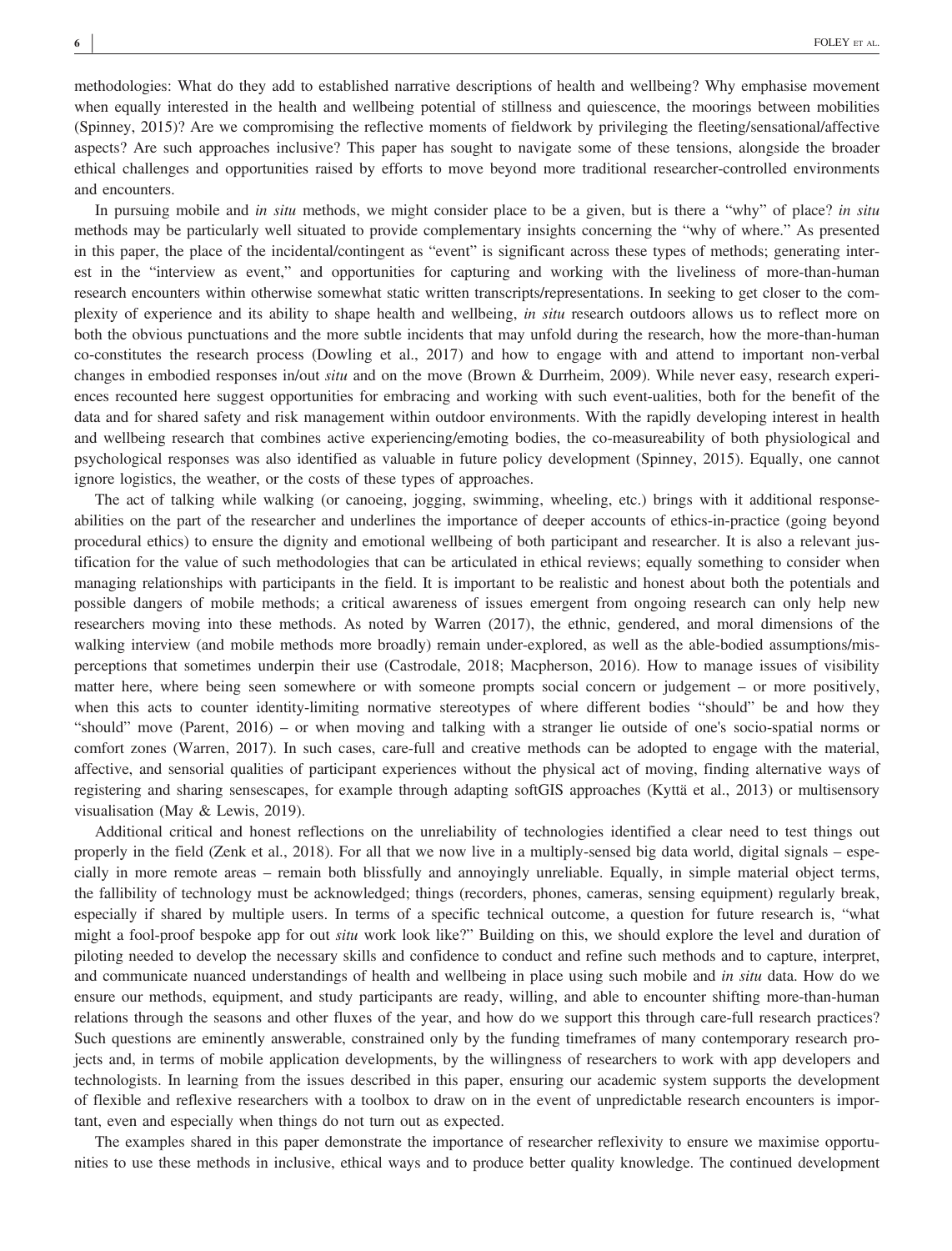of these technologies and methodologies might throw light, especially from a critical health geography perspective (Brown et al., 2017), on what other key questions (for example, around housing, inequality, disability, ageing, deprivation) might be answered, re-framed, or even uncovered by such approaches.

#### ACKNOWLEDGEMENTS

We would like to acknowledge the support of the following in the completion of the paper: the RGS‐IBG Health and Wellbeing Research Group for supporting the workshop from which the paper emerged, and individual funders as follows: the Economic and Social Research Council for funding Dr Sarah Bell's Future Research Leaders fellowship (ES/N015851/1), which also contributed to the funding of the Hack Day event; the Irish Health Research Board (SPHeRE/2013/1) for funding Hannah Grove's research; the Economic and Social Research Council [ES/J50001X/1] for funding Tessa Osborne's research; the ESRC (studentship award) funded Alexandra Kaley's research and she would also like to thank her PhD supervisors, Christine Milligan and Chris Hatton for their advice and intellectual contribution to this work; the CoastWEB project (Erin Roberts and Merryn Thomas, with Principle Investigators Karen Henwood and Nick Pidgeon) formed part of the Valuing Nature Programme, which is funded by the Natural Environment Research Council, the Economic and Social Research Council, the Biotechnology and Biological Sciences Research Council, the Arts and Humanities Research Council and the Department for Environment, Food and Rural Affairs (award NE/N013573/1); finally Heli Gittins would like to acknowledge the KESS funded research programme in partnership with The Woodland Trust and Actif Woods Wales.

# DATA AVAILABILITY STATEMENT

Data sharing is not applicable as no new data were created for this paper.

#### ORCID

Ronan Foley https://orcid.org/0000-0001-6550-1410 Sarah L. Bell https://orcid.org/0000-0002-0638-9454 Anna McLauchlan https://orcid.org/0000-0002-1790-8619 Tess Osborne https://orcid.org/0000-0003-3323-8237 Andrew Power **https://orcid.org/0000-0002-3887-1050** 

#### REFERENCES

- Adams‐Hutcheson, G. (2017). Mobilising research ethics: Two examples from Aotearoa New Zealand. New Zealand Geographer, 73, 87–96. <https://doi.org/10.1111/nzg.12154>
- Andrews, G. J., & Duff, C. (2019). Matter beginning to matter: On posthumanist understandings of the vital emergence of health. Social Science and Medicine, 226, 123–134.<https://doi.org/10.1016/j.socscimed.2019.02.045>
- Aspinall, P., Mavros, P., Coyne, R., & Roe, J. (2013). The urban brain: Analysing outdoor physical activity with mobile EEG. British Journal of Sports Medicine, 49, 1–6.<https://doi.org/10.1136/bjsports-2012-091877>
- Bell, S. L., Leyshon, C., & Phoenix, C. (2019). Negotiating nature's weather worlds in the context of life with sight impairment. Transactions of the Institute of British Geographers, 44, 270–283.<https://doi.org/10.1111/tran.12285>
- Bell, S. L., Phoenix, C., Lovell, R., & Wheeler, B. W. (2015). Using GPS and geo-narratives: A methodological approach for understanding and situating everyday green space encounters. Area, 47, 88–96.<https://doi.org/10.1111/area.12152>
- Blewett, J., & Hanlon, N. (2016). Disablement as inveterate condition: Living with habitual ableism in Prince George, British Columbia. The Canadian Geographer, 60, 46–55.<https://doi.org/10.1111/cag.12254>
- Brown, L., & Durrheim, K. (2009). Different kinds of knowing: Generating qualitative data through mobile interviewing. Qualitative Inquiry, 15, 911–930.<https://doi.org/10.1177/1077800409333440>
- Brown, T., Andrews, G., Cummins, S., Greenhough, B., Lewis, D., & Power, A. (2017). Health geographies. A critical introduction. Chichester, UK: Wiley‐Blackwell.
- Carpiano, R. (2009). Come take a walk with me: The 'Go‐Along' interview as a novel method for studying the implications of place for health and wellbeing. Health and Place, 15, 263–272.<https://doi.org/10.1016/j.healthplace.2008.05.003>
- Castrodale, M. A. (2018). Mobilizing dis/ability research: A critical discussion of qualitative go-along interviews in practice. Qualitative Inquiry, 24, 45–55.<https://doi.org/10.1177/1077800417727765>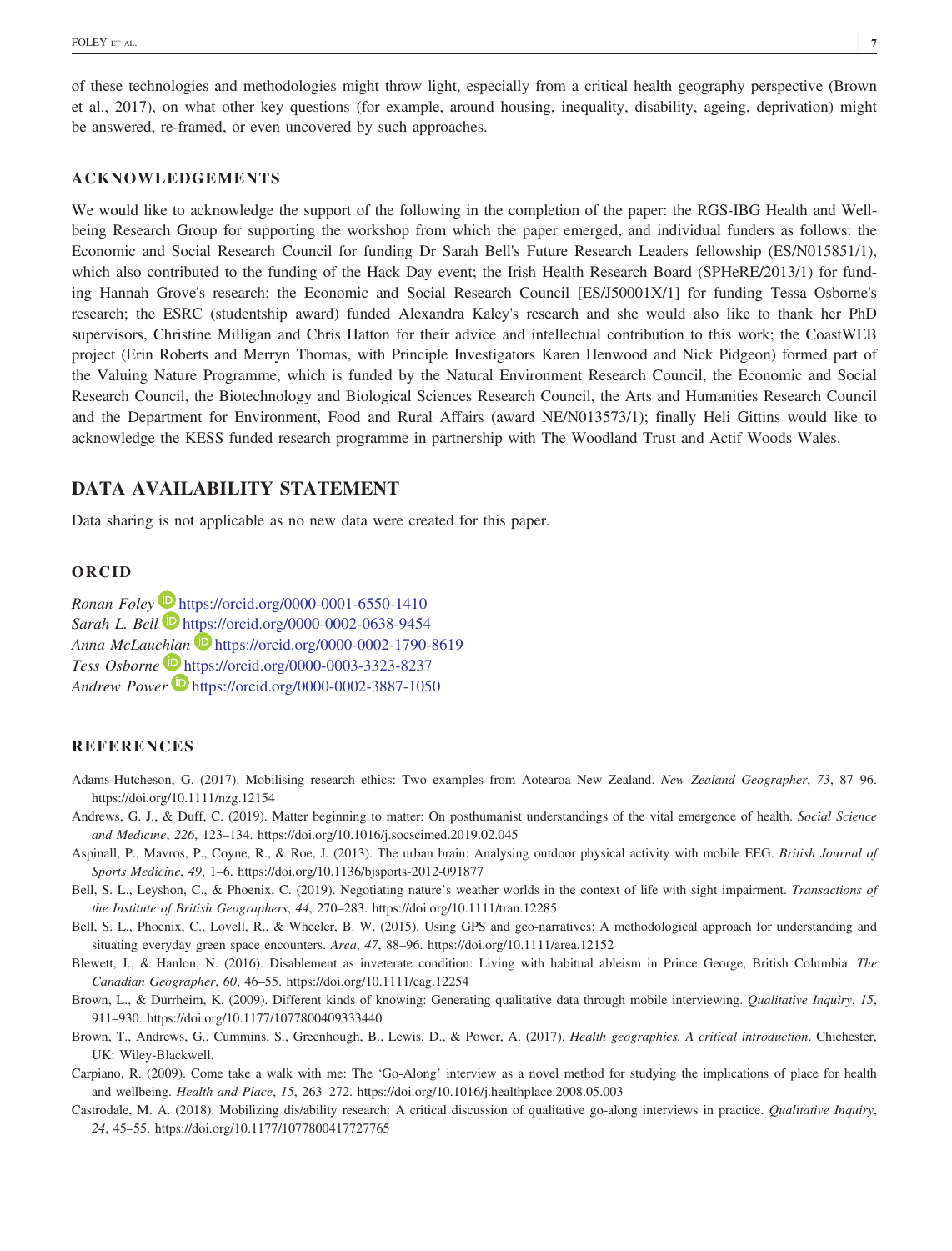- Chrisinger, B. W., & King, A. C. (2018). Stress experiences in neighborhood and social environments (SENSE): A pilot study to integrate the quantified self with citizen science to improve the built environment and health. International Journal of Health Geographics, 17, 17. <https://doi.org/10.1186/s12942-018-0140-1>
- Coen, S. E., Tillmann, S., Ergler, C. R., McGuire, C., & Gilliland, J. A. (2018). Playing with poetry: Poetic representation of research in children's geographies of nature and adventurous play. GeoHumanities, 4, 557-575.<https://doi.org/10.1080/2373566X.2018.1516956>
- De Leeuw, S., Donovan, C., Schafenacker, N., Kearns, R., Neuwelt, P., Squier, S. M., McGeachan, C., Parr, H., Frank, A. W., Coyle, L‐A., Atkinson, S., El‐Hadi, N., Shklanka, K., Shooner, C., Anderson, J. (2018). Geographies of medical and health humanities: A cross‐disciplinary conversation. GeoHumanities, 4, 285–334.<https://doi.org/10.1080/2373566X.2018.1518081>
- Dowling, R., Lloyd, K., & Suchet-Pearson, S. (2017). Qualitative methods II: 'More-than-human' methodologies and/in praxis. Progress in Human Geography, 41, 823–831.<https://doi.org/10.1177/0309132516664439>
- Evans, J., & Jones, P. (2011). The walking interview: Methodology, mobility and place. Applied Geography, 31, 849–858. [https://doi.org/10.](https://doi.org/10.1016/j.apgeog.2010.09.005) [1016/j.apgeog.2010.09.005](https://doi.org/10.1016/j.apgeog.2010.09.005)
- Finlay, J. M., & Bowman, J. A. (2017). Geographies on the move: A practical and theoretical approach to the mobile interview. The Professional Geographer, 69, 263–274.<https://doi.org/10.1080/00330124.2016.1229623>
- Foley, R. (2017). Swimming as an accretive practice in healthy blue space. *Emotion, Space and Society, 22, 43–51.* [https://doi.org/10.1016/j.emo](https://doi.org/10.1016/j.emospa.2016.12.001) [spa.2016.12.001](https://doi.org/10.1016/j.emospa.2016.12.001)
- Fuller, D., Shareck, M., & Stanley, K. (2017). Ethical implications of location and accelerometer measurement in health research studies with mobile sensing devices. Social Science and Medicine, 191, 84–88.<https://doi.org/10.1016/j.socscimed.2017.08.043>
- Giddings, L. S., & Grant, B. M. (2007). A Trojan horse for positivism? A critique of mixed methods research. Advances in Nursing Science, 30, 52–60.<https://doi.org/10.1097/00012272-200701000-00006>
- Gorman, R. (2019). What's in it for the animals? Symbiotically considering 'therapeutic' human-animal relations within spaces and practices of care farming. BMJ Medical Humanities, 45, 313–325.<https://doi.org/10.1136/medhum-2018-011627>
- Hall, E., & Wilton, R. (2017). Towards a relational geography of disability. Progress in Human Geography, 41, 727–744. [https://doi.org/10.](https://doi.org/10.1177/0309132516659705) [1177/0309132516659705](https://doi.org/10.1177/0309132516659705)
- Hall, T., Lashua, B., & Coffey, A. (2008). Sound and the everyday in qualitative research. Qualitative Inquiry, 14, 1019–1040. [https://doi.org/10.](https://doi.org/10.1177/1077800407312054) [1177/1077800407312054](https://doi.org/10.1177/1077800407312054)
- Hein, J., Evans, J., & Jones, P. (2008). Mobile methodologies: Theory, technology and practice. Geography Compass, 2, 1266–1285. [https://doi.](https://doi.org/10.1111/j.1749-8198.2008.00139.x) [org/10.1111/j.1749-8198.2008.00139.x](https://doi.org/10.1111/j.1749-8198.2008.00139.x)
- Hitchings, R. (2012). People can talk about their practices. Area, 44, 61–67.<https://doi.org/10.1111/j.1475-4762.2011.01060.x>
- Holton, M., & Riley, M. (2014). Talking on the move: Place-based interviewing with undergraduate students. Area, 46, 59–65. [https://doi.org/10.](https://doi.org/10.1111/area.12070) [1111/area.12070](https://doi.org/10.1111/area.12070)
- Jones, P., Bunce, G., Evans, J., Gibbs, H., & Ricketts-Hein, J. (2008). Exploring space and place with walking interviews. Journal of Research Practice, 4, 1–9.
- Kaley, A., Hatton, C., & Milligan, C. (2018). More than words: The use of video in ethnographic research with people with intellectual disabilities. Qualitative Health Research, 29, 931–943<https://doi.org/10.1177/1049732318811704>
- Kusenbach, M. (2003). Street phenomenology: The go-along as ethnographic research tool. Ethnography, 4, 455–489. [https://doi.org/10.1177/](https://doi.org/10.1177/146613810343007) [146613810343007](https://doi.org/10.1177/146613810343007)
- Kyttä, M., Broberg, A., Tzoulas, T., & Snabb, K. (2013). Towards contextually sensitive urban densification: Location‐based softGIS knowledge revealing perceived residential environmental quality. Landscape and Urban Planning, 113, 30-46. [https://doi.org/10.1016/j.landurbplan.2013.](https://doi.org/10.1016/j.landurbplan.2013.01.008) [01.008](https://doi.org/10.1016/j.landurbplan.2013.01.008)
- Latham, A. (2003). Research, performance, and doing human geography: Some reflections on the diary‐photograph, diary‐interview method. Environment and Planning A, 35, 1993–2017.<https://doi.org/10.1068/a3587>
- lisahunter. (2018). Sensory autoethnography: Surfing approaches for understanding and communicating 'seaspacetimes'. In M. Brown, & K. Peters (Eds.), Living with the sea: Knowledge, awareness, action (pp. 110–113). Abingdon, UK: Routledge.
- Lupton, D. (2012). M‐health and health promotion: The digital cyborg and surveillance society. Social Theory and Health, 10, 229–244. [https://](https://doi.org/10.1057/sth.2012.6) [doi.org/10.1057/sth.2012.6](https://doi.org/10.1057/sth.2012.6)
- Macpherson, H. (2016). Walking methods in landscape research: Moving bodies, spaces of disclosure and rapport. Landscape Research, 41, 425– 432.<https://doi.org/10.1080/01426397.2016.1156065>
- Macpherson, H., Fox, A., Street, S., Cull, J., Jenner, T., Lake, D., Lake, M., Hart, S. (2016). Listening space: Lessons from artists with and without learning disabilities. Environment and Planning D: Society and Space, 34, 371–389.<https://doi.org/10.1177/0263775815613093>
- May, V., & Lewis, C. (2019). Researching embodied relationships with place: Rehabilitating the sit-down interview. Qualitative Research, 1–16. <https://doi.org/10.1177/1468794119834186>
- Moran, A., James, M., & Kirby, K. (2011). Whatever happened to the third paradigm? Developing mixed methods research. *Qualitative Research* in Sport, Exercise and Health, 3, 362–369.<https://doi.org/10.1080/2159676X.2011.607843>
- Osborne, T. (2019). Biosensing: A critical reflection on doing memory research through the body. In D. Drozdsewski, & C. Birdsall (Eds.), Doing memory research: New methods and approaches (pp. 63–85). Singapore, Singapore: Palgrave Macmillan.
- Osborne, T., & Jones, P. (2017). Biosensing and geography: A mixed methods approach. Applied Geography, 87, 160–169. [https://doi.org/10.](https://doi.org/10.1016/j.apgeog.2017.08.006) [1016/j.apgeog.2017.08.006](https://doi.org/10.1016/j.apgeog.2017.08.006)